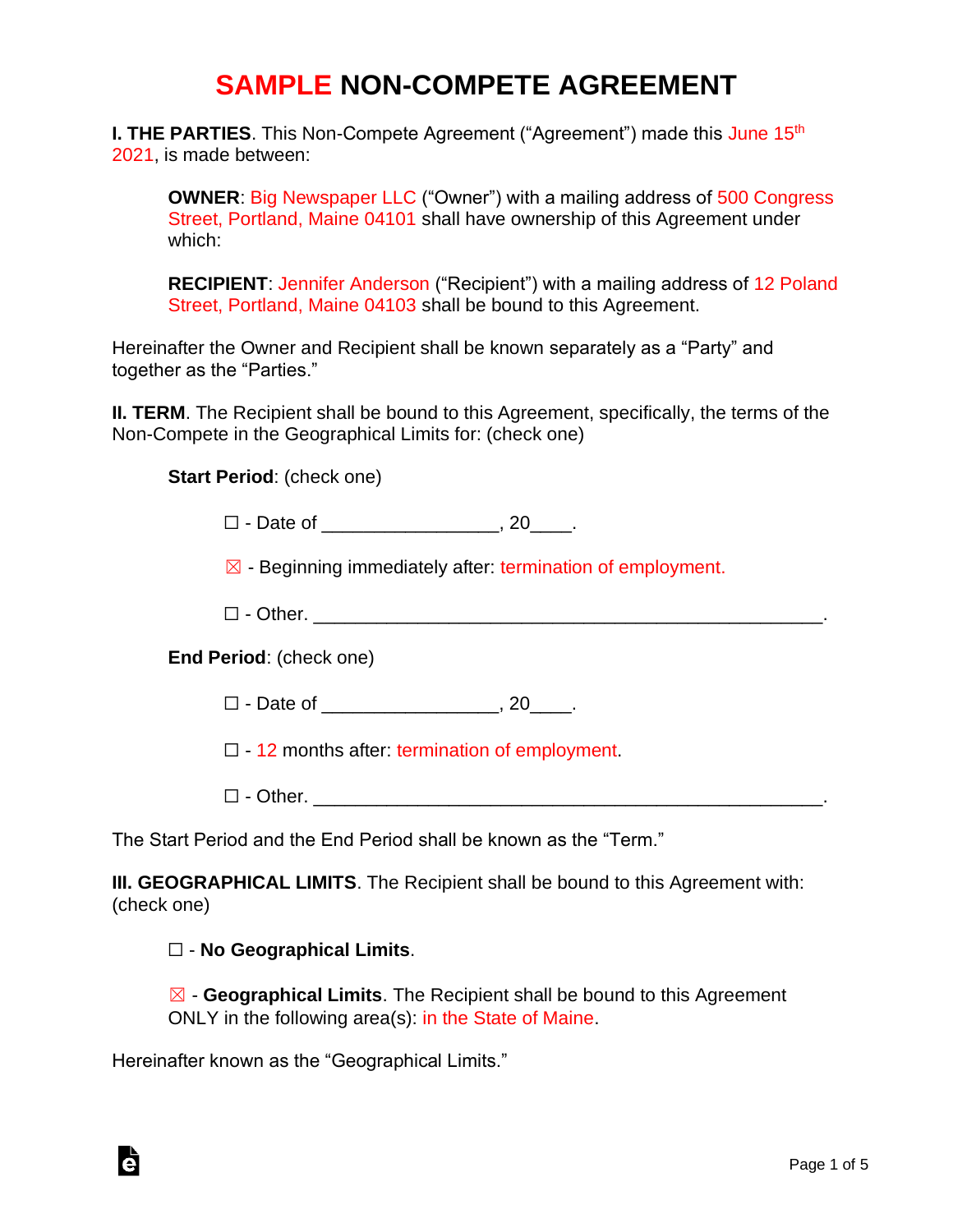**IV. NON-COMPETE**. The Owner shall possess, in accordance with the terms of this Agreement, the following protections: (check all that apply)

☒ - **PROTECTED PRACTICES**. The Owner shall be protected from the Recipient engaging in the Protected Practices for the following: (check one)

☐ - **All Related Uses**. The Recipient shall not be allowed to provide the same or similar products, services, content, or duties that engage in any other way or version of representation of any other business of a similar nature to the Owner.

☒ - **Specific Uses**. The Recipient shall not be allowed to provide the same or similar products, services, content, or duties that engage in the following: Newspaper related companies or newsletters that are published on a daily or weekly basis in paper form. Online newsletters are not prohibited.

Hereinafter known as the "Protected Practices."

Ġ

☒ - **COMPETITORS**. The Recipient shall not be allowed to associate themselves with the Owner's: (check one)

☒ - **All Competitors**. Regardless of whether a competitor is offering the same or similar Protected Practices, the Recipient, the Recipient shall be prohibited from being associated with any third party deemed a competitor of the Owner.

☐ - **Specific Competitors**. Regardless of whether a competitor is offering the same or similar Protected Practices, the Recipient, the Recipient shall be prohibited from being associated with the following competitors:

\_\_\_\_\_\_\_\_\_\_\_\_\_\_\_\_\_\_\_\_\_\_\_\_\_\_\_\_\_\_\_\_\_\_\_\_\_\_\_\_\_\_\_\_\_\_\_\_\_\_\_\_\_\_\_\_\_\_.

☒ - **EMPLOYEES**. The Recipient shall not be allowed to associate themselves with the Owner's: (check one)

☒ - **All Employees**. The Recipient shall be prohibited from engaging with any former or current employees, contractors, affiliates, and similar parties of the Owner under which a business relationship has been created.

☐ - **Specific Employees**. The Recipient shall be prohibited from engaging with the following employees and contractors of the Owner: \_\_\_\_\_\_

\_\_\_\_\_\_\_\_\_\_\_\_\_\_\_\_\_\_\_\_\_\_\_\_\_\_\_\_\_\_\_\_\_\_\_\_\_\_\_\_\_\_\_\_\_\_\_\_\_\_\_\_\_\_\_\_\_\_.

☒ - **CUSTOMERS**. The Recipient shall not be allowed to associate themselves with the Owner's: (check one)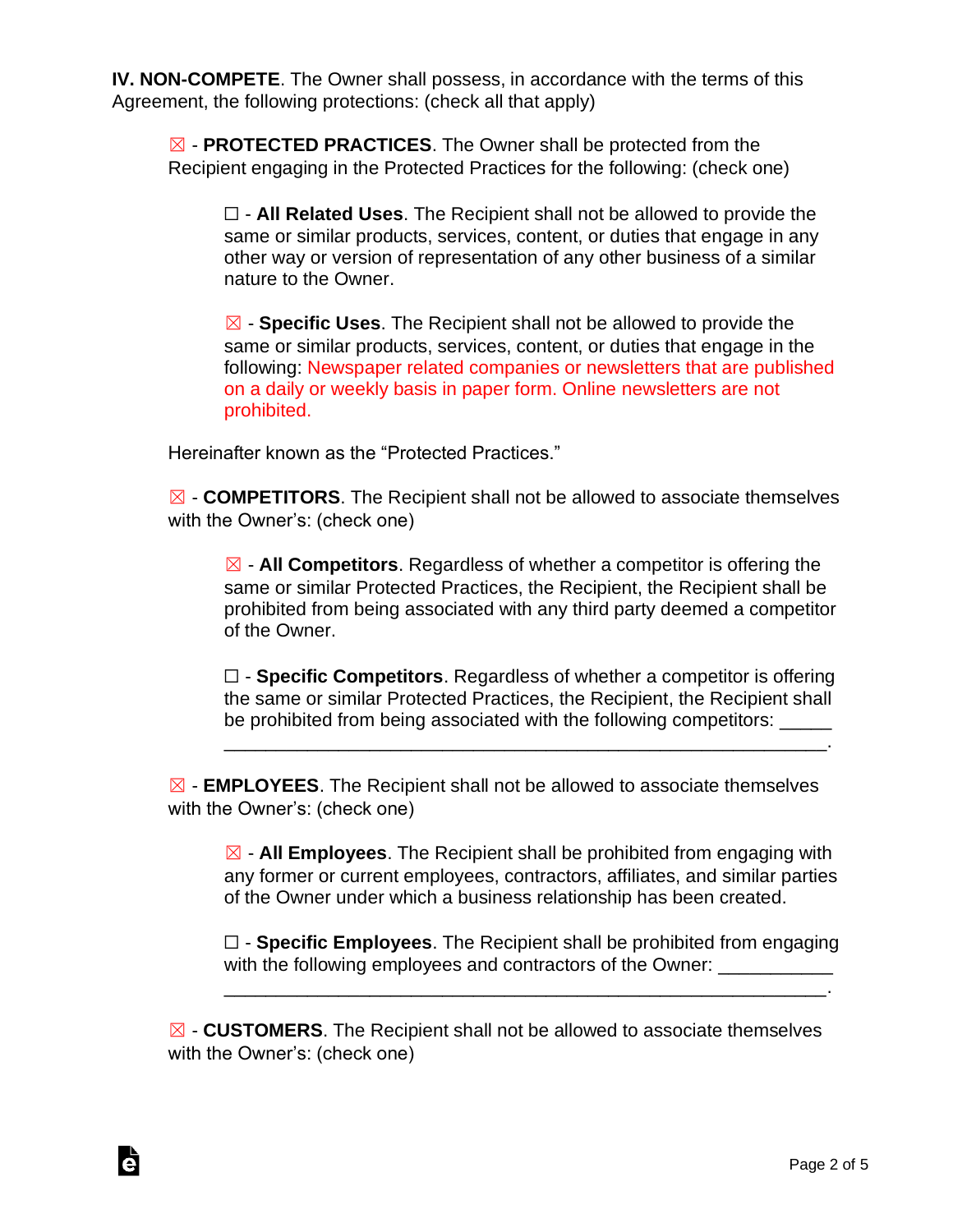☒ - **All Customers**. The Recipient shall be prohibited from engaging with any former or current customers, clients, and similar parties of the Owner under which a business relationship has been created.

☐ - **Specific Customers**. The Recipient shall be prohibited from engaging with the following customers and clients of the Owner:

\_\_\_\_\_\_\_\_\_\_\_\_\_\_\_\_\_\_\_\_\_\_\_\_\_\_\_\_\_\_\_\_\_\_\_\_\_\_\_\_\_\_\_\_\_\_\_\_\_\_\_\_\_\_\_\_\_\_.

Hereinafter known as the "Non-Compete."

**V. PURCHASE OF RELEASE**. The Parties agree that the Recipient: (check one)

☐ - **Cannot Purchase a Release**. The Recipient has no option, during the Term or any period thereafter, to purchase the rights of this Agreement from the Owner for the purposes of waiving any liability or releasing themselves under this Agreement.

☒ - **Can Purchase a Release**. The Recipient has the option, during the Term or any period thereafter, to purchase and waive all liability under this Agreement for the sum of Ten-Thousand US Dollars (\$10,000.00) as payment to the Owner.

**VI. CONFIDENTIAL INFORMATION**. The Parties agree that the Recipient shall: (check one)

☐ - **Not be Prohibited from Releasing Confidential Information**. The Recipient shall be free to express and share, with any third  $(3<sup>rd</sup>)$  party, any and all technical and non-technical information provided by the Owner, including but not limited to: data or other proprietary information relating to products, inventions, plans, methods, processes, know-how, developmental or experimental work, computer programs, databases, authorship, customer lists (including names, buying habits or practices of any clients), names of vendors or suppliers, marketing methods, reports, analyses, business plans, financial information, statistical information, or any other subject matter pertaining to any business of the Owner or any of its respective clients, consultants, or licensees that is disclosed to the Recipient under the terms of this Agreement ("Confidential Information").

☒ - **Be Prohibited from Releasing Confidential Information**. The Recipient shall be prohibited from expressing or sharing any and all technical and nontechnical information provided by the Owner, including but not limited to: data or other proprietary information relating to products, inventions, plans, methods, processes, know-how, developmental or experimental work, computer programs, databases, authorship, customer lists (including names, buying habits or practices of any clients), names of vendors or suppliers, marketing methods, reports, analyses, business plans, financial information, statistical information, or any other subject matter pertaining to any business of the Owner or any of its respective clients, consultants, or licensees that is disclosed to the Recipient under the terms of this Agreement.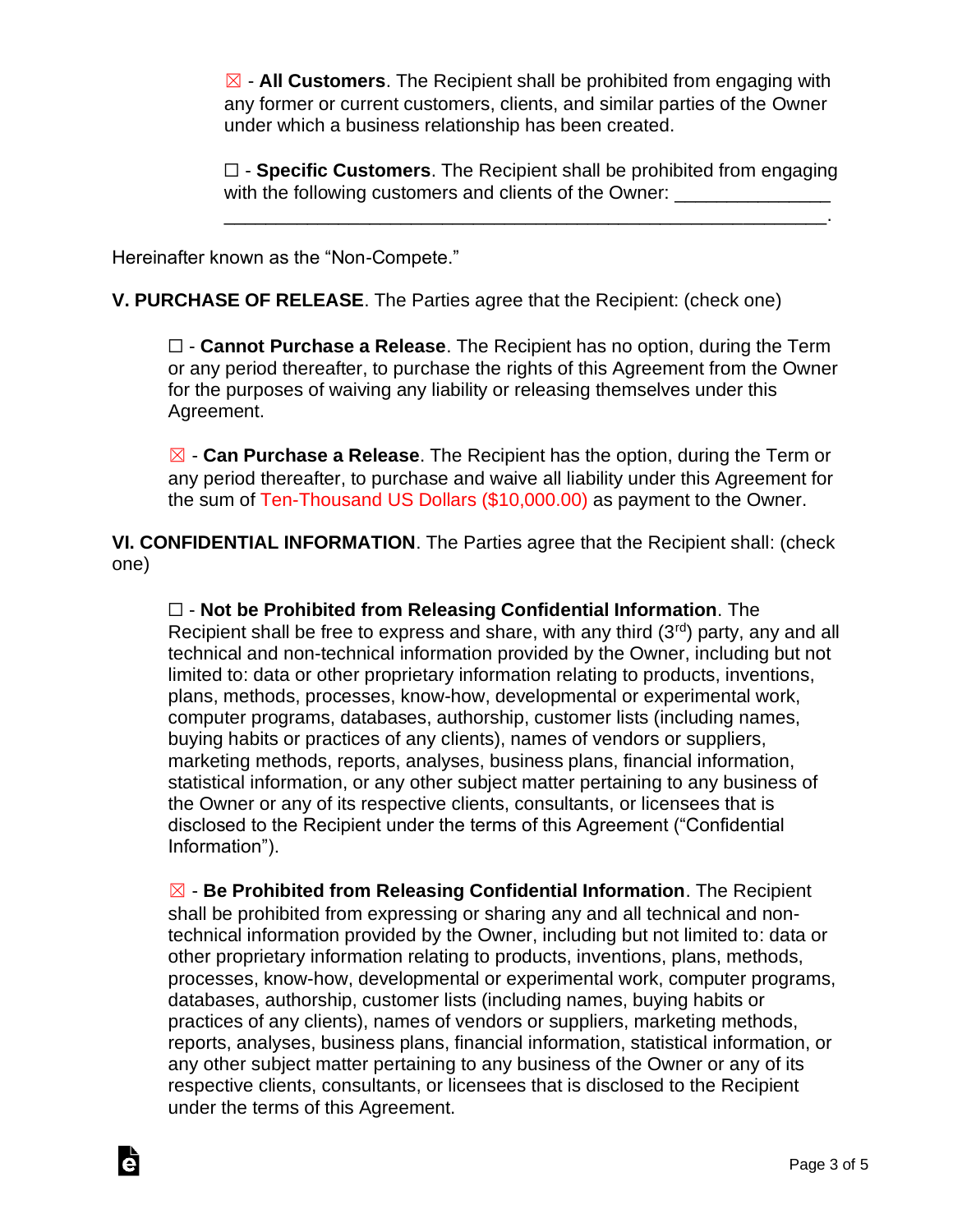- a.) Limitations. Confidential Information shall not include information which:
	- i.) Has become generally known to the public through no wrongful act by the Recipient;
	- ii.) Has been rightfully received by Recipient from a third party without restriction on disclosure and without breach of an obligation of confidentiality running either directly or indirectly to the Recipient;
	- iii.) Has been approved for release to the general public by written authorization of the Owner;
	- iv.) Has been disclosed pursuant to the requirement of a governmental agency or a court of law without similar restrictions or other protections against public disclosure; or,
	- v.) Has been independently developed by the Recipient without use, directly or indirectly, of the Owner's Confidential Information.
- b.) Employees and Contractors. The Recipient agrees to disclose Confidential Information to any agents, affiliates, directors, officers, or any other employees, collectively known as the "Employees," solely on a need-to-know basis and represents that such Employees have signed appropriate non-disclosure agreements or have taken appropriate measures imposing on such Employees a duty to third parties:
	- i.) To hold any third-party proprietary information received by such Employees in the strictest confidence;
	- ii.) Not to disclose such third-party Confidential Information to any other third party; and
	- iii.) Not to use such Confidential Information for the benefit of anyone other than to whom it belongs, without the prior express written authorization of the Owner.
- c.) Best Practices. The Recipient acknowledges they may or may not have access to the Owner's Confidential Information and agrees that it shall not directly or indirectly divulge, disclose, or communicate any of the Confidential Information to any third party, except as may be required during any formal business association or dealings on behalf of the Owner for any event, with the prior written approval of the Owner. The Recipient acknowledges that no license of the Confidential Information, by implication or otherwise, is granted to the Recipient by reason of this Agreement. Additionally, the Recipient acknowledges that it may only use the Confidential Information in connection with its business dealings with the Owner and for no other purpose without the prior written consent of the Owner.
- d.) Records. The Recipient further agrees that all Confidential Information, including, without limitation, any documents, files, reports, notebooks, samples, lists, correspondences, software, or other written or graphic records provided by the Owner or produced using the Owner's Confidential Information, will be held strictly confidential and returned upon request to the Owner.